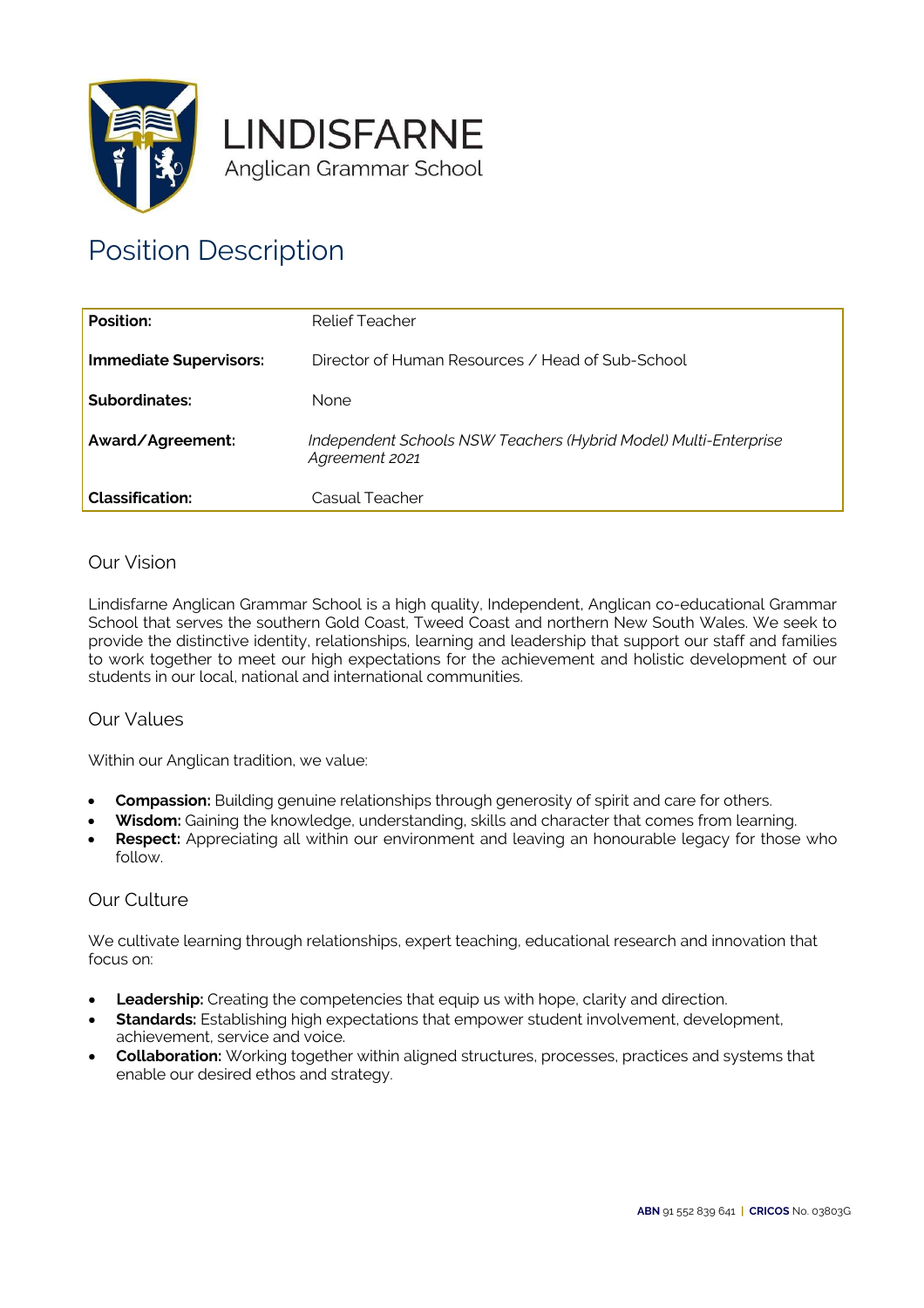#### • **Achievement**

Our Aspiration: A great school privileges the disciplined pursuit of achievement; encourages challenging individual and collective goals; asserts confidence in the capability of all to be successful and seeks out the best processes by which this might be attained; and measures its effectiveness in attaining the best possible outcomes.

#### • **Relationships**

*Our Aspiration:* A great school builds robust and resilient learning relationships within supportive environments that inspire learners to grow in knowledge, skills and character so that they are equipped, empowered and enabled to assume responsibility for making a positive contribution to the world.

## • **Communication**

**Our Aspiration:** A great school listens to its community carefully and consistently, connecting and communicating with it by creating a credible narrative of the school that honours the legacy of its past, frames the complexity of its present and projects a compelling rationale for a preferred future that serves  $21<sub>st</sub>$  century learning needs.

#### • **Initiatives**

**Our Aspiration:** A great school invests significant hope, resources and commitment into research and development by planning, conducting and evaluating intentional projects and initiatives that are aligned to the school's mission, realise the school's vision and demonstrate the school's values in action.

#### • **Reputation**

*Our Aspiration:* A great school earns a strong reputation as a great school that exceeds expectations with relation to the quality of its outcomes; the efficiency and efficacy of its processes; its engagement with its community; the consistency of application of its ethos; and the execution of its strategy across the domains of achievement, relationships communications and initiatives.

# The Role

Relief teachers cover classes where regular teachers are absent for a short period of time. It is expected that relief teachers always behave in a manner that is professional, demonstrating excellent interpersonal skills and the capacity for effective communication. These employees must also demonstrate a commitment to achieving best practice in matters relating to student wellbeing, curriculum delivery and feedback. It is also important that they are able to work effectively with all other staff members of the School.

# Responsibilities and Accountabilities

The Classroom Teacher is responsible for:

- Provide a duty of care and "as normal" learning environment in the classroom for students whilst their regular teacher is absent
- Deliver the curriculum material provided by the absent teacher
- Actively supervise students to ensure the set work is being completed;
- Take the student roll via Teacher Kiosk in every class
- Maintain standards of student care and discipline in and outside of the classroom;
- Undertake yard duty and other supervision duties as requested
- Promote the mission and ethos of the School and model appropriate standards of behaviour.